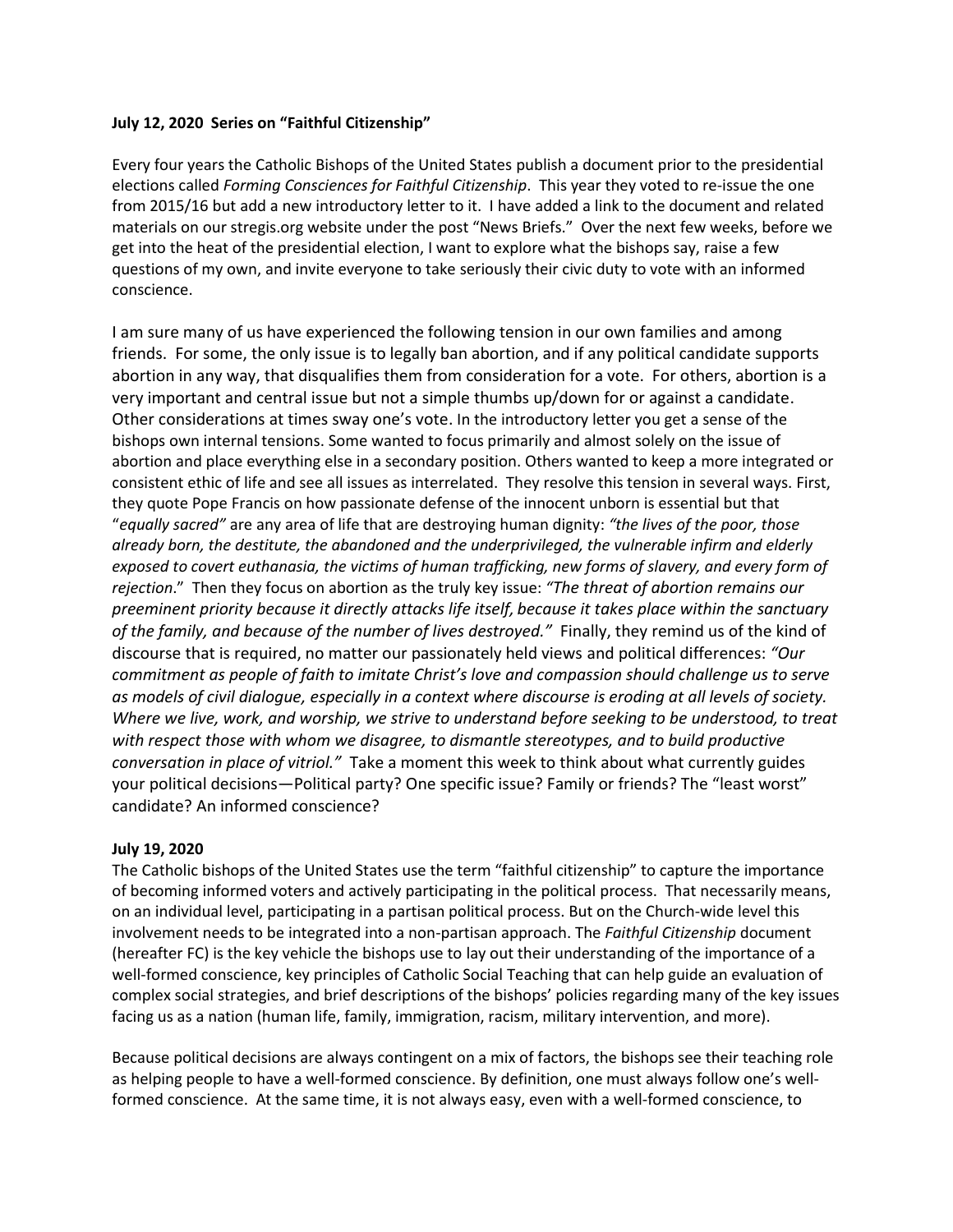know who to vote for. For example, the bishops remind us that there are certain "intrinsic evils" which can never be advocated for, because *"Such actions are so deeply flawed that they are always opposed to the authentic good of persons"* (FC, 22). They highlight abortion and euthanasia as prime examples of such intrinsically evil actions, and then go on to list many others: human cloning, destruction of human embryos, genocide, torture, targeting noncombatants in acts of terror or war, racism, treating workers as a means to an end, subhuman working conditions, treating the poor as disposable, and redefining marriage against its basic human meaning. They also remind us that it is not just a matter of looking at evil to avoid but to actively work toward the good so that every person can live and thrive (FC, 25).

Introducing the idea of intrinsic evils does lead to some questions. For example, by separating out their discussion on conscience, making prudential judgments, and avoiding intrinsically evil actions from their later discussion on key moral principles of Catholic social teaching and applying those principles to various issues, the bishops could be misinterpreted as suggesting that there is a two-tiered process for making political decisions. One for what are termed "intrinsically evil" issues and another for "contingently evil" issues. That is not the case. If something is objectively morally wrong, whether intrinsically or due to current circumstances, it is wrong. One cannot simply say, "Well, at least it isn't intrinsically wrong." The virtue of prudence (FC, 19-20) is precisely the ability to bring all of these together into a whole and make a decision that corresponds to one's deepest sense of self, one's wellformed conscience. The decision-making process, when it comes to conscience based political decisions, is not simply whether something is intrinsically evil or not. There are any number of issues that the Church puts into the category of intrinsic evil but does not bring up as core to voting (sterilization, masturbation, etc.).

At the same time, in the way the bishops are using the term "intrinsic evil" they are rightly calling attention to very serious areas of public life, beginning with the protection of every human life from the moment of conception to natural death, which must inform any judgments we make. Not all issues carry the same weight or have a moral equivalence (FC, 28). On the other hand, no one, if they truly want a mature and well-formed conscience, can ignore other issues or think that they are optional (FC, 29). This brings the bishops to the heart of the matter, when it comes to flawed politicians and parties and complex situations where no one embodies every value we would hope. How are we to vote? What does it mean to vote one's conscience in such a situation? Can we vote for a law that supports an intrinsic evil, if it is better than the current law? Can we vote for a politician, if he/she supports something truly morally wrong (intrinsically or contingently)? More next time.

# **July 26, 2020**

The goal of the bishops' document on faithful citizenship is to help us have a well-formed conscience, as we enter into the challenge of voting, especially when all candidates fall short of protecting human dignity and the common good. It can lead, the bishops say, to the decision not to vote in that instance at all. But that is not the only option:

*Catholics often face difficult choices about how to vote. This is why it is so important to vote according to a well-formed conscience that perceives the proper relationship among moral goods. A Catholic cannot vote for a candidate who favors a policy promoting an intrinsically evil act, such as abortion, euthanasia, assisted suicide, deliberately subjecting workers or the poor to subhuman living conditions, redefining marriage in ways that violate its essential meaning, or racist behavior, if the voter's intent is to support that position. In such cases, a Catholic would be guilty of formal cooperation in grave evil. At the same time, a voter should not use a candidate's opposition to an intrinsic evil to justify indifference or inattentiveness to other important moral issues involving human life and dignity.*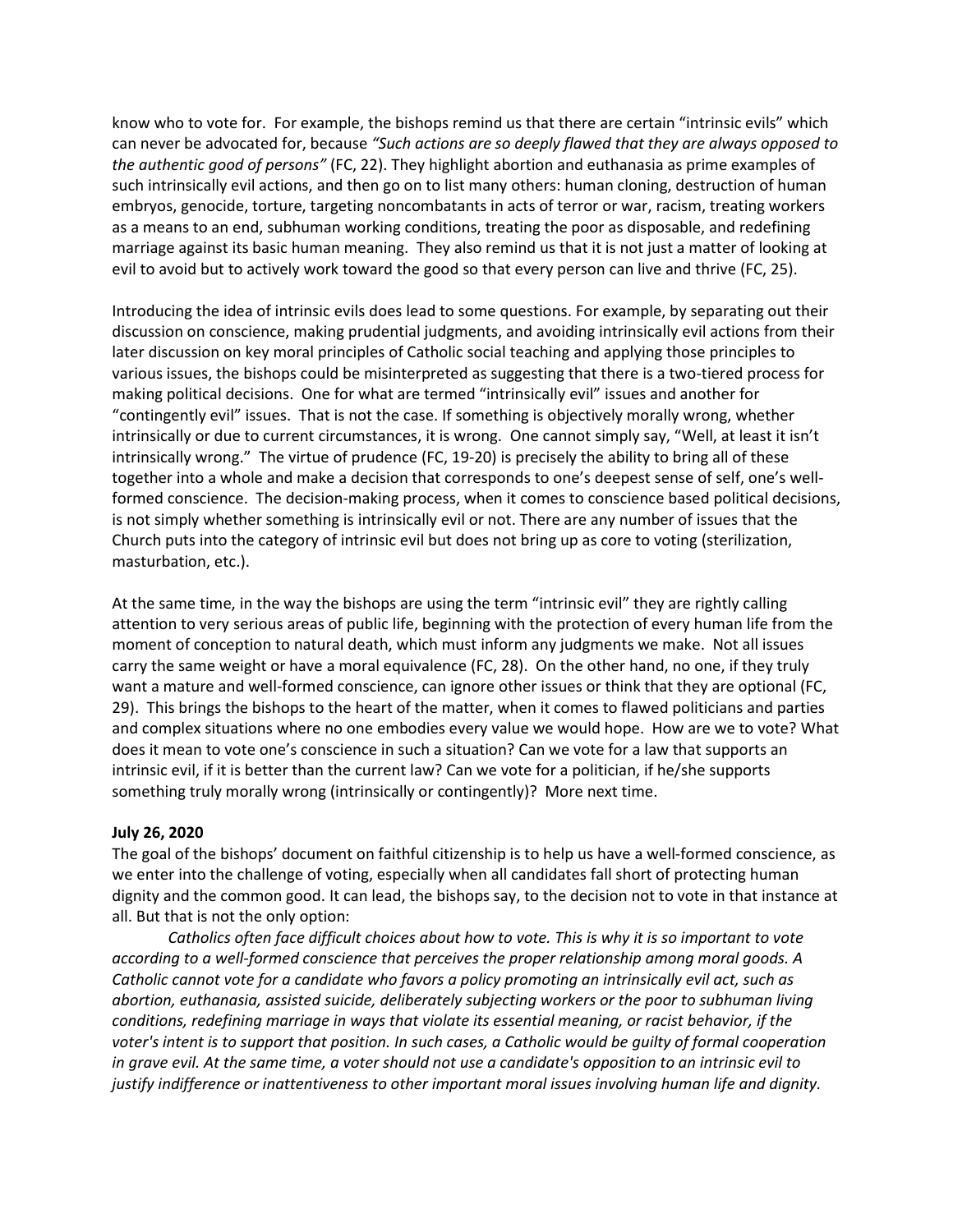*There may be times when a Catholic who rejects a candidate's unacceptable position even on policies promoting an intrinsically evil act may reasonably decide to vote for that candidate for other morally grave reasons. Voting in this way would be permissible only for truly grave moral reasons, not to advance narrow interests or partisan preferences or to ignore a fundamental moral evil. (#34-35)* Read those words carefully. Over the next few weeks, I will try to unpack "formal cooperation," "intention," "intrinsic evil/grave" and more.

### **August 2,2020**

I ended last week with a quote from the bishop's document *Faithful Citizenship*, which captures their wisdom about voting, when we have grave concerns about all the candidates. They mention that one might, in conscience, choose to vote for no candidate in that situation. But they also mention that one might "reasonably decide" to vote for a candidate "for other morally grave reasons." In practice, I think we are often faced with such a dilemma. No vote, or if we do vote, voting for someone who holds positions and/or has done things gravely contrary to our moral teaching. The bishops remind us that, if we choose to vote for such candidates because it is our intent to support such grave evils, then we are guilty of "formal cooperation" in that grave evil. Such formal cooperation with evil is not a justifiable moral stance. It is a sin. On the other hand, if it is not our intent to support grave evils and we have other reasonable and objectively serious reasons for voting that candidate, then it can be a justifiable moral stance. It is important, then, to know what our moral tradition means by "intention" and "cooperation."

"Intention" is a tricky concept. It is used most often in everyday language in a subjective way, connected to what a person believes to be their intent. In that sense, only the individual person himself/herself knows their true intent. It needs to be stated clearly that this is NOT how the Catholic moral tradition understands intentionality. It is not accidental that there is the aphorism *"The road to hell is paved with good intentions."* Such an individual subject-centered approach to intentionality would open up almost any action being justifiable, as long as someone felt they had a "good intention." At times our moral tradition has taken almost the opposite approach. If an objective description of an action can reasonably be foreseen to lead to harming someone, then no subjective intention can justify that action. We see the Church community struggle with that in the early centuries in dealing with killing. Even killing in self-defense or in a combat situation on orders from a superior was thought at the time to require repentance and reconciliation. The taking of human life was never an end that one's subjective intention could justify. For an even longer portion of our history the same view was held regarding telling falsehoods. A lie was a lie, and even if told with the intent of saving someone's life or dignity, it was still objectively sinful and required confession and penance.

It will be the great theologians of the Middle Ages, most especially Thomas Aquinas, who try to chart a path that respects the objective nature of actions, yet understand that a person's subjective intentionality can play a role in describing the objective end intended. This allowed for a more nuanced approach to judging the morality of various actions. Someone taking a loaf of bread when their family is desperately suffering from hunger and they have asked for food from those who have extra but have been denied is described by Aquinas objectively not as "theft" (and therefore always morally wrong) but as an act of justice, and therefore objectively morally good, as long as the intent was to bring a basic level of care to their family. Taking the life of someone who is intending to kill a person is described objectively not as murder (and so always morally wrong) but as an act of self-defense, and therefore morally good, as long as no lesser means was reasonably available to restrain the person.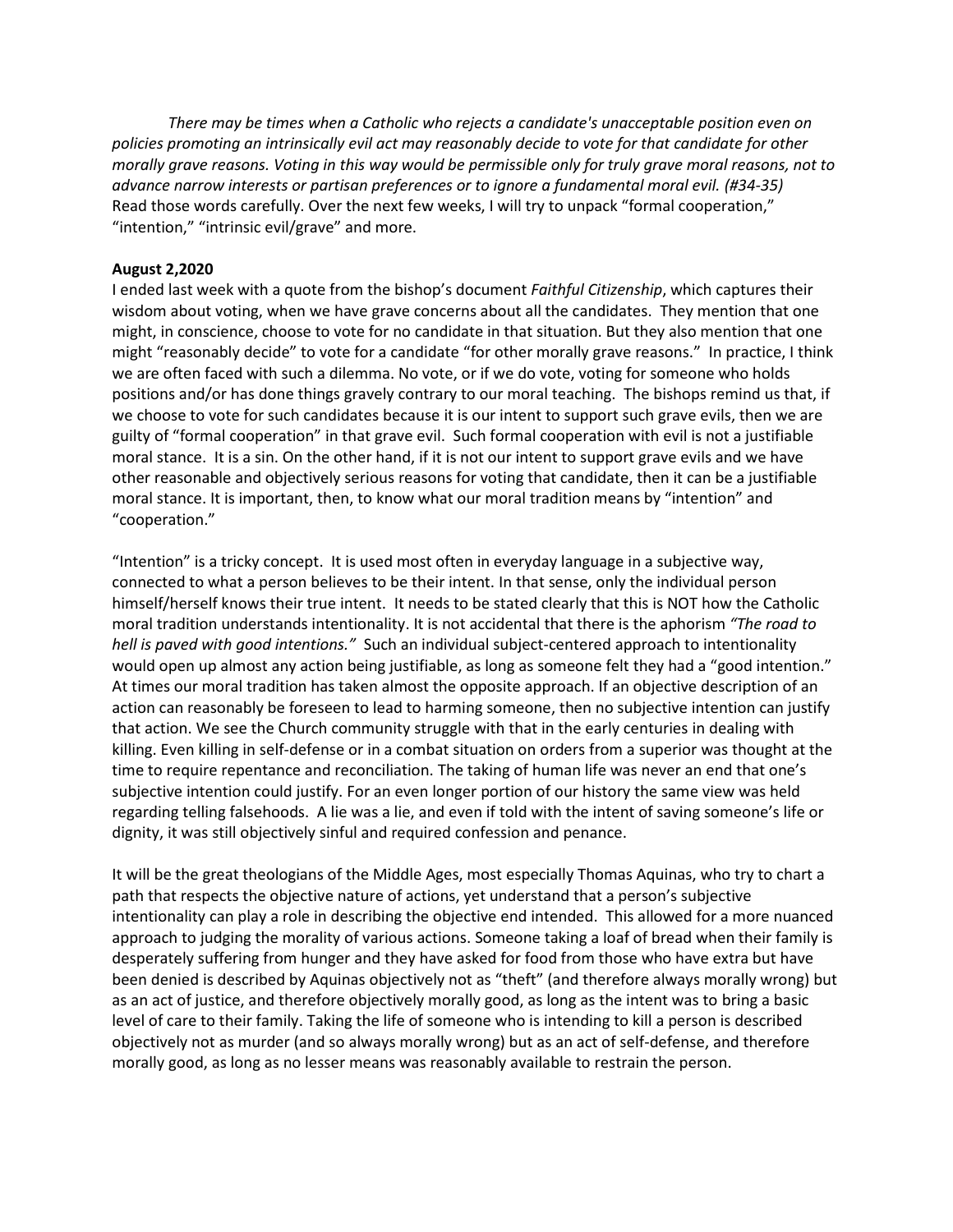In the modern era, such insights from Aquinas will be applied to actions that clearly have both good and bad consequences and the principle of "double effect" will be enunciated to help distinguish objectively good from objectively bad intentions in such complex situations. In turn, this will enable our Catholic moral tradition to continue to clarify what intentionality means. Because intent is to be viewed as objectively as possible, the Church understands intentionality to be the reasonably foreseen end of actions, given the specific circumstances surrounding those actions. Good subjective intentions do not override what the objective intentionality is. The subjective intention might lessen the personal culpability of a person, but the objective intentionality is what is the most important moral reality. Applied to the morality of one's voting for a candidate who supports or does objectively seriously wrong actions, it is not enough to say one believes that their vote is sincere or that they are doing it with "good intention." Rather one needs to ask what are the reasonably foreseeable ends (both morally good and bad) that will result if candidate "A"versus "B" comes into office? Is the reasonably foreseen moral good sufficient to objectively characterize one's vote, not as a vote for the promotion of some grave evil(s) but as a vote for an objective good?

### **August 9, 2020**

Last week I looked at what the Church means by an objectively good intention. This week I will look at what the Church's moral tradition means by "cooperation." When it comes to making a morally good decision for whom to vote, the U.S. Bishops in their document *Faithful Citizenship* remind us that there is a different between voting for someone *because* one intentionally agrees with their stance on a morally grave evil and voting for someone *for other* serious reasons. The first case is said to be "formal cooperation" in a grave evil. The latter case might not fall into that category. What is the difference?

In our moral tradition "cooperation" has to do with how close one is or how complicit one is to a moral evil that is occurring. One's cooperation could be "proximate" or "remote" depending on how closely connected one is to the evil being done. The closer or more proximate one is to the evil, the greater danger one is wrongly cooperating in the evil, and the greater one needs offsetting (proportional) reasons for why one is in proximity to the evil being done. For example, using a vaccine that was developed partially by experiments tested on aborted fetal tissue, but also confirmed by other moral means as well. Is it morally allowable to use such a vaccine? The Church has not forbidden us from using such vaccines for our good and the common good, as long as we do not share in the view that such experimentation was good in itself, because our cooperation is at quite a remote distance. The group of scientists who directly experimented are very proximate to the evil and would be condemned for not using other means to develop the vaccine.

A distinction was also made between "formal" and "material" cooperation. If we do share in the view that an underlying evil is in itself a good, then no matter how close we are to the situation, proximate or remote (in the example above either the vaccine user or scientist), our cooperation is considered to be "formal cooperation" and always wrong. This is contrasted to "material cooperation," which involves aiding a moral wrong-doer or gaining a benefit from moral wrong-doing but recognizing and not supporting the underlying moral evil. Think about the benefits to certain people and groups that our horrendous destruction and marginalizing of indigenous people enshrined in our history. If we believe it was a moral good to treat people that way, we are in the category of formal cooperation and therefore share in the moral evil done. But most of us though we have benefited from it, would I hope, condemn that history and so are in a position of "material" cooperation.

Whether such material cooperation is morally allowable depends on a third distinction: "immediate" versus "non-immediate(mediate)" cooperation. Even if we are not formally cooperating (we do not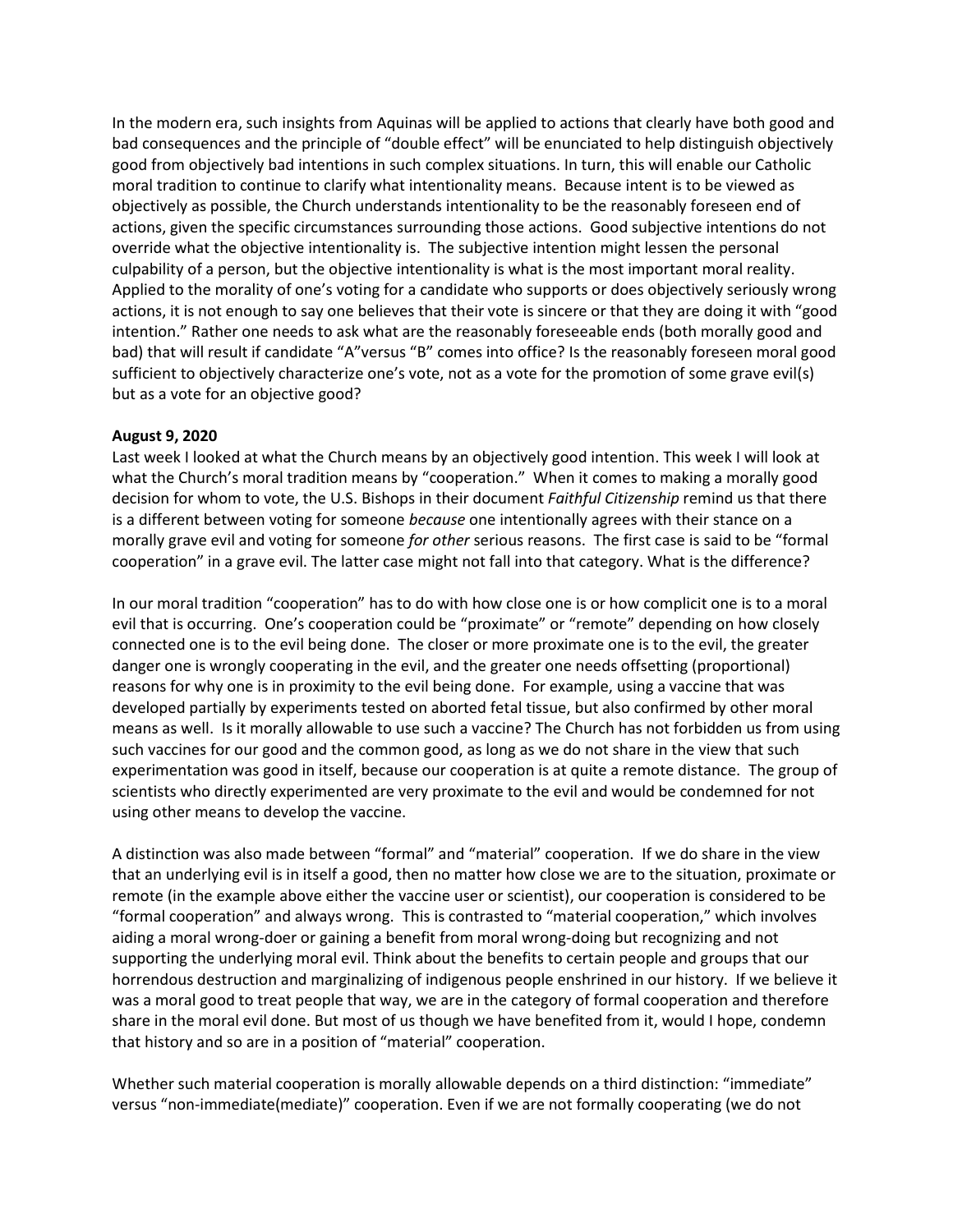agree with the evil that is done), the moral tradition recognized that we can still be committing an evil by assisting in too immediate a way. For example, suppose someone works at a hospital that performs direct sterilizations for non-medical reasons, does not believe in them personally and is willing to say so, and their work is not directly part of the sterilization procedures but is essential for the hospital's overall success. Can they continue with such a job? The Church's tradition allows for a potential "Yes." The person is proximate to a grave moral evil; but does not formally cooperate in that evil and is not immediately part of the evil action(s) being done. If they have a serious proportionate reason for staying at the job (need to support self and family, etc.), it is objectively morally allowable.

How does this tie into one's voting? No matter proximate or remote, immediate or mediate, cooperation with evil can never be formal, i.e. intentionally concurring with the reasonably foreseen morally wrong ends that will result. Whether voting is immediate or non-immediate material cooperation is open to debate. The bishops do not get into that detail. For most voters, I am not sure that it is, given that voting is part of a much larger system. Supporters of candidates also have to look at the difference between simply voting for a candidate versus actively campaigning for a candidate and contributing money and other resources for their election--the difference between remote and proximate cooperation. The more proximate one is to a candidate's success, if the candidate has done or supports morally wrong initiatives, the greater the proportionate reason one needs for being that close and supportive. Next week I want to use all that I have said to be more specific about the election coming up. Given the Church's moral tradition, can a Catholic in good conscience refuse to vote? Vote for Donald Trump? Vote for Joseph Biden?

### **August 16, 2020**

Given the Church's moral tradition, can a Catholic in good conscience refuse to vote? Vote for Donald Trump? Vote for Joseph Biden? Vote for an alternative candidate? The quick answer is *"Yes, if it truly is a decision of conscience made in a well-informed way."* I would hope, given the details I have touched on over the last few weeks, that everyone understands that this is not a simple decision. It requires gathering accurate information, reflecting not just on easy slogans or clever memes but on objective (reasonably foreseen) facts and consequences, and of course bringing that to prayer in order to test the peacefulness of our heart before God. It is not a decision to take lightly. We have to face squarely both the character and actions of the person we will vote for and their stance on important areas of life that have moral implications and over which they have significant control. We cannot intend (formally cooperate with) any of the reasonably foreseen moral evils that will result. There will be those who, in the end, lean toward one candidate or another. Are we sure the reasons are significant enough and the moral good we are hoping to achieve important enough to be proportional to any reasonably foreseen moral evils? Even a decision to vote for no one, in the Catholic understanding, needs to be a moral decision from a well-informed conscience, because we have a moral duty to participate in the structures that shape our social-political environment.

In the weeks ahead some might suggest that Catholics "must" vote one way or another. It is one thing to provide voter guides to try to inform and persuade. It is quite another thing to condemn a person's decision of conscience that is different from ours or to deliberately manipulate information so that it seems like Catholics can vote only for one candidate. That is why we must take information and look at it critically. And, my personal opinion, we do best to ignore all political ads because they cannot achieve any depth on an issue. Take in information not just from one site (which can be biased) but from a variety of sites with different points of view. Give yourself a break from all the information for a day or more and pray and come to a peaceful decision. If we truly make such a conscience-based decision, even if others make decisions that go in a different direction, then we are doing what our Catholic wisdom